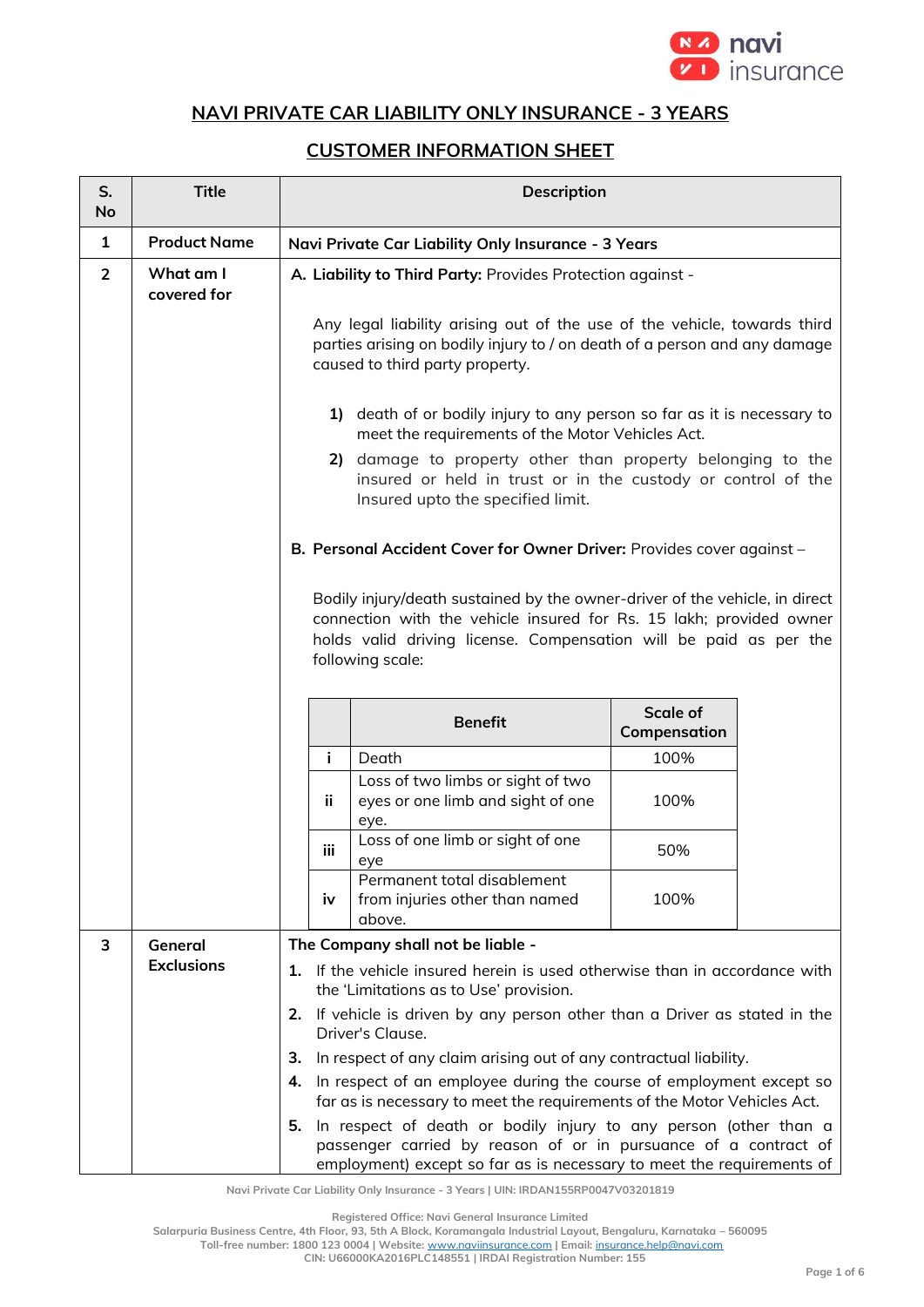

| 4 | Renewal<br><b>Conditions</b> | the Motor Vehicles Act.<br>War, Invasion, the Act of foreign enemies, hostilities or warlike<br>6.<br>operations (whether before or after declaration of war), Civil War,<br>Mutiny, Rebellion Military or usurped power, nuclear weapons material.<br>(Note: The above is a partial listing of the policy exclusions. Please refer<br>to the policy document for the full listing)<br>The Policy can be renewed on or before the end of the Policy Period subject to<br>realization of renewal premium. However, we shall not be bound to give notice<br>that such renewal is due. Also, we may exercise option of not renewing the<br>policy on grounds of fraud, misrepresentation, non-cooperation, moral hazard<br>or suppression of any material fact either at the time of taking the Policy or<br>any time during the currency of the policy. Policy coverage, premium, and<br>terms and conditions of the policy may change on renewal.                                                                                                                                                                                                                                                                                                                                                                                                                                                                                                                                                                                                                                                                                                                                                                                                                                                                                                                                                                                                                                                               |
|---|------------------------------|----------------------------------------------------------------------------------------------------------------------------------------------------------------------------------------------------------------------------------------------------------------------------------------------------------------------------------------------------------------------------------------------------------------------------------------------------------------------------------------------------------------------------------------------------------------------------------------------------------------------------------------------------------------------------------------------------------------------------------------------------------------------------------------------------------------------------------------------------------------------------------------------------------------------------------------------------------------------------------------------------------------------------------------------------------------------------------------------------------------------------------------------------------------------------------------------------------------------------------------------------------------------------------------------------------------------------------------------------------------------------------------------------------------------------------------------------------------------------------------------------------------------------------------------------------------------------------------------------------------------------------------------------------------------------------------------------------------------------------------------------------------------------------------------------------------------------------------------------------------------------------------------------------------------------------------------------------------------------------------------------------------|
| 5 | Cancellation                 | Cancellation by Insured - Policy/certificate can be cancelled at any time by<br>giving 15 days' prior written notice to Insurer. Refund of premium shall be<br>computed in accordance with company's short period rate for the period<br>the Policy has been in force in the running policy year and on a pro rata<br>basis for the remaining full policy year(s) provided no claim has occurred up<br>to the date of cancellation. Proof of insurance elsewhere must be provided<br>to us for cancellation of policy.<br>Cancellation by Insurer - The Company may cancel the policy by sending<br>fifteen days' notice by recorded delivery to the insured at insured's last<br>known address on the grounds of misrepresentation, fraud, non-disclosure<br>of material facts or non-cooperation. In the event of cancellation of this<br>Policy on grounds of misrepresentation, fraud, non-disclosure of material<br>facts, the policy shall stand cancelled ab-initio and there will be no refund<br>of premium. In the event the policy is cancelled on the grounds of non-<br>cooperation of the insured then the premium shall be and retained in full<br>for the completed policy year(s), in accordance with company's short period<br>rate for the period the Policy has been in force in the running policy year<br>and on a pro rata basis for the remaining full policy year(s) provided no<br>claim has occurred up to the date of cancellation.<br>Return of the premium by the Company will be subject to retention of the<br>minimum premium of Rs. 100/- (or Rs. 25/- in respect of vehicles specifically<br>designed/modified for use by blind/handicapped/ mentally challenged<br>persons). Where the ownership of the vehicle is transferred, the Policy<br>cannot be cancelled unless evidence that the vehicle is insured elsewhere is<br>produced.<br>In case of claim reported under the policy premium will be refunded on pro<br>rata basis for the remaining full policy year(s). |

**Registered Office: Navi General Insurance Limited**

**Salarpuria Business Centre, 4th Floor, 93, 5th A Block, Koramangala Industrial Layout, Bengaluru, Karnataka – 560095**

**Toll-free number: 1800 123 0004 | Website:** [www.naviinsurance.com](http://www.naviinsurance.com/) **| Email:** [insurance.help@navi.com](mailto:insurance.help@navi.com) **CIN: U66000KA2016PLC148551 | IRDAI Registration Number: 155**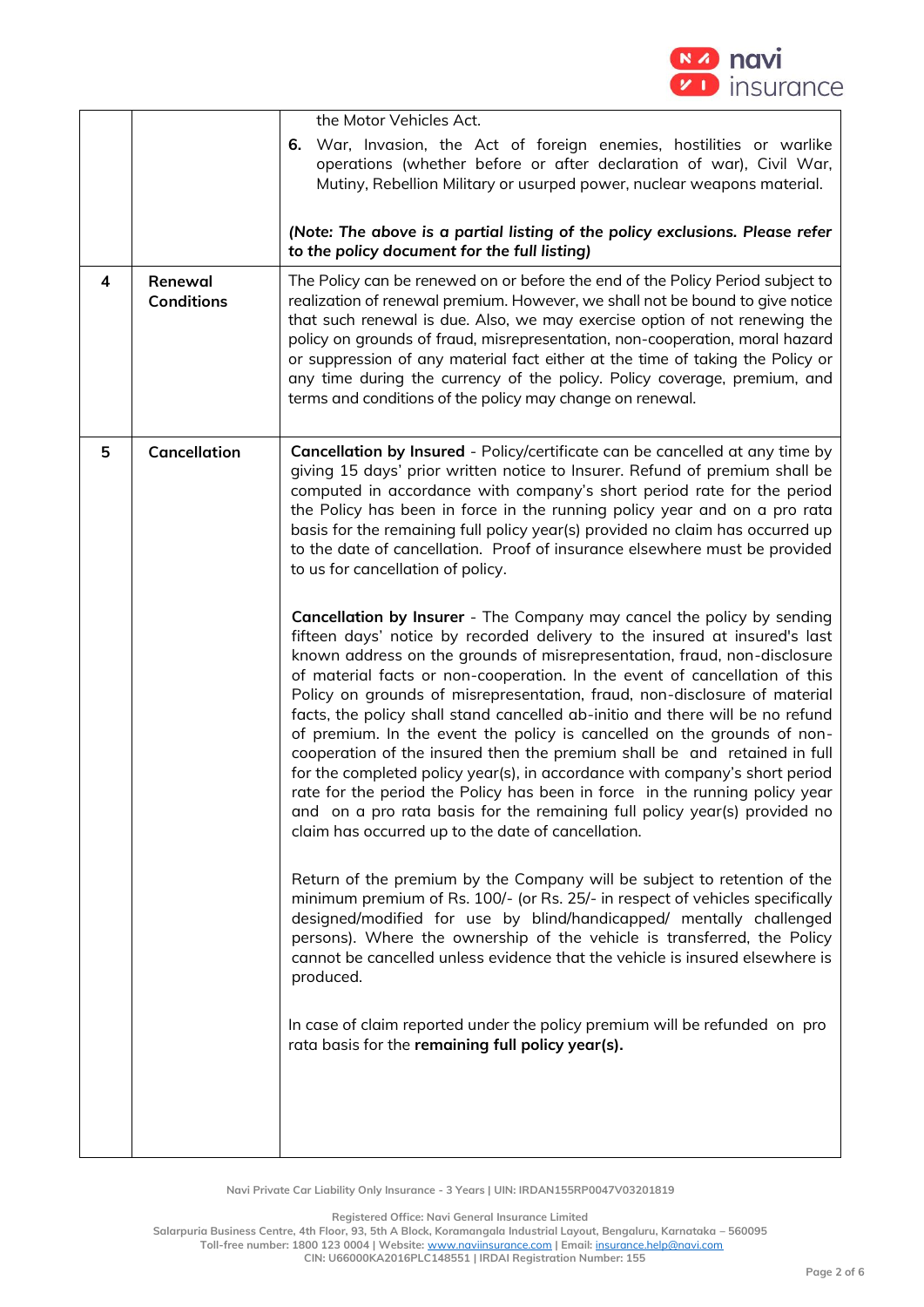

|   |               | <b>Short Period Rates</b>                                                                                                                                                                                                                                                                                                                                                                                                                                            |                                                                                                                                                                                                                                                                                                                     |  |
|---|---------------|----------------------------------------------------------------------------------------------------------------------------------------------------------------------------------------------------------------------------------------------------------------------------------------------------------------------------------------------------------------------------------------------------------------------------------------------------------------------|---------------------------------------------------------------------------------------------------------------------------------------------------------------------------------------------------------------------------------------------------------------------------------------------------------------------|--|
|   |               | <b>PERIOD</b>                                                                                                                                                                                                                                                                                                                                                                                                                                                        | % of Annual Premium<br>Rate                                                                                                                                                                                                                                                                                         |  |
|   |               | Not exceeding 1 month                                                                                                                                                                                                                                                                                                                                                                                                                                                | 20%                                                                                                                                                                                                                                                                                                                 |  |
|   |               | Exceeding 1 month but not<br>exceeding 2 months                                                                                                                                                                                                                                                                                                                                                                                                                      | 30%                                                                                                                                                                                                                                                                                                                 |  |
|   |               | Exceeding 2 months but not<br>exceeding 3 months                                                                                                                                                                                                                                                                                                                                                                                                                     | 40%                                                                                                                                                                                                                                                                                                                 |  |
|   |               | Exceeding 3 months but not<br>exceeding 4 months                                                                                                                                                                                                                                                                                                                                                                                                                     | 50%                                                                                                                                                                                                                                                                                                                 |  |
|   |               | Exceeding 4 months but not<br>exceeding 5 months                                                                                                                                                                                                                                                                                                                                                                                                                     | 60%                                                                                                                                                                                                                                                                                                                 |  |
|   |               | Exceeding 5 months but not<br>exceeding 6 months                                                                                                                                                                                                                                                                                                                                                                                                                     | 70%                                                                                                                                                                                                                                                                                                                 |  |
|   |               | Exceeding 6 months but not<br>exceeding 7 months                                                                                                                                                                                                                                                                                                                                                                                                                     | 80%                                                                                                                                                                                                                                                                                                                 |  |
|   |               | Exceeding 7 months but not<br>exceeding 8 months                                                                                                                                                                                                                                                                                                                                                                                                                     | 90%                                                                                                                                                                                                                                                                                                                 |  |
|   |               | Exceeding 8 months                                                                                                                                                                                                                                                                                                                                                                                                                                                   | Full annual premium/ rate                                                                                                                                                                                                                                                                                           |  |
| 6 | <b>Claims</b> | <b>Claim Notification &amp; Registration:</b><br>Notify or submit a claim by following way;<br>By calling Toll Free 18001230004 OR<br>$\bullet$<br>priority resolution<br>Using Mobile App OR<br>Directly walk into branch<br>While notifying the claim, following information should be provided:<br>Name of insured<br>Insured contact numbers<br>Policy number<br>Date and time of loss<br>Location of loss<br>Nature and approximate extent of loss<br>$\bullet$ | By sending an E Mail to insurance.help@navi.com_OR<br>For Senior Citizens, we have a special cell and our Senior<br>Citizen Customers can email us at seniorcare@navi.com for<br>Through Customer Portal on website <u>www.naviinsurance.com</u> OR<br>Place and contact details of the person at the loss location |  |

**Registered Office: Navi General Insurance Limited**

**Salarpuria Business Centre, 4th Floor, 93, 5th A Block, Koramangala Industrial Layout, Bengaluru, Karnataka – 560095**

**Toll-free number: 1800 123 0004 | Website:** [www.naviinsurance.com](http://www.naviinsurance.com/) **| Email:** [insurance.help@navi.com](mailto:insurance.help@navi.com)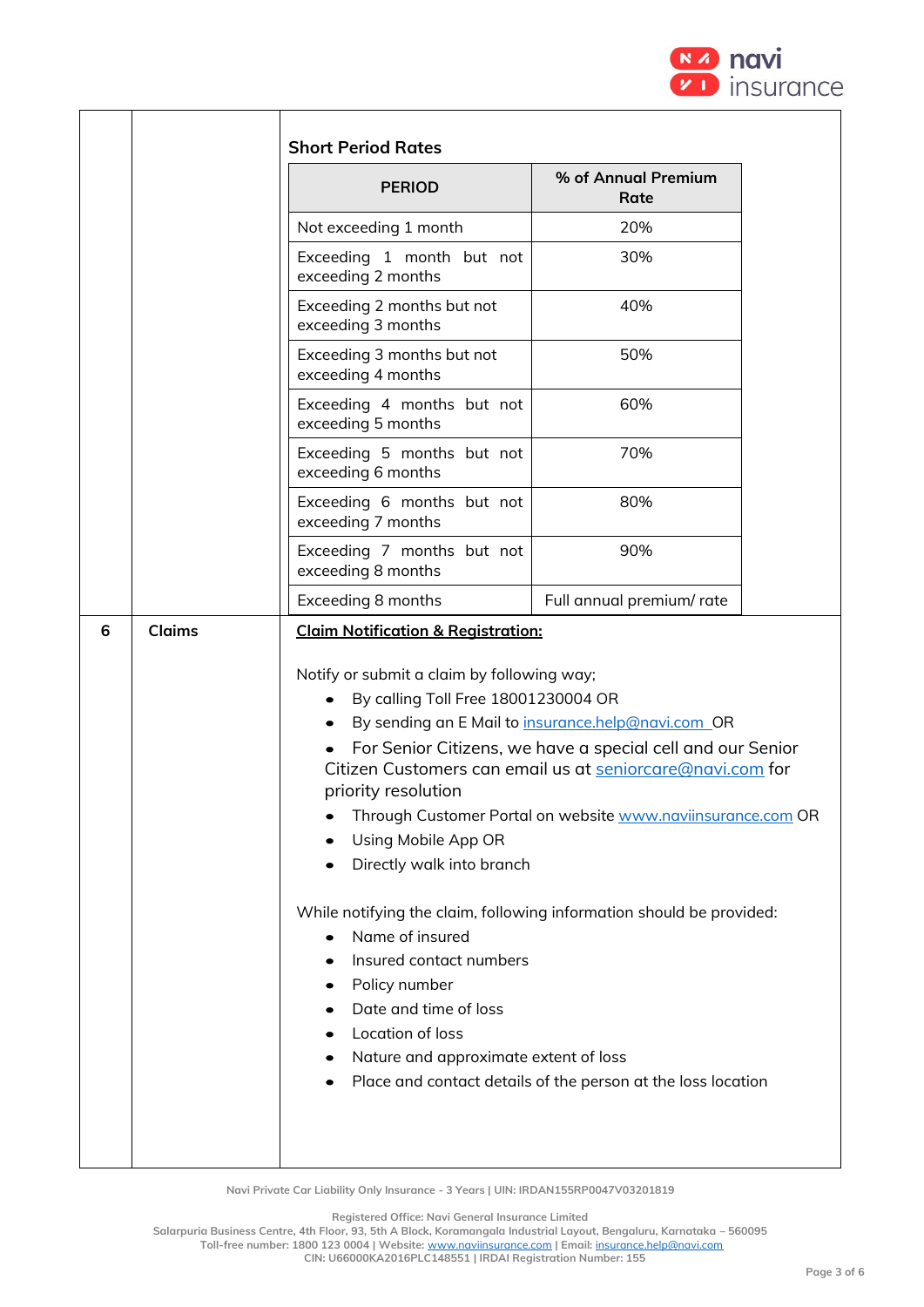

|                |                         | For Liability cases: Claim payment will be settled as awarded by court or as<br>agreed between the Company and Third Party.                                                              |  |  |
|----------------|-------------------------|------------------------------------------------------------------------------------------------------------------------------------------------------------------------------------------|--|--|
|                |                         | Personal Accident: Claims will be settled post receipt of necessary<br>documents as per table of benefits.                                                                               |  |  |
|                |                         | We will require following documents to process your claim. You may                                                                                                                       |  |  |
|                |                         | provide the same to enable us to promptly settle your claim.<br><b>Documentation for Liability claims</b>                                                                                |  |  |
|                |                         | Policy Copy<br>$\bullet$                                                                                                                                                                 |  |  |
|                |                         | Copy of Registration Book<br>$\bullet$                                                                                                                                                   |  |  |
|                |                         | Copy of Motor Driving License of the person driving the vehicle at<br>the time of accident                                                                                               |  |  |
|                |                         | Police Panchanama /FIR                                                                                                                                                                   |  |  |
|                |                         | <b>Documents for Personal Accident Claims</b>                                                                                                                                            |  |  |
|                |                         | Policy copy<br>$\bullet$                                                                                                                                                                 |  |  |
|                |                         | Certificate of from government hospital doctor confirming the<br>$\bullet$<br>nature and degree of disability                                                                            |  |  |
|                |                         | Discharge summary of the treating hospital clearly indicating the<br>٠<br>Hospital Registration No.                                                                                      |  |  |
|                |                         | Diagnostic reports<br>$\bullet$                                                                                                                                                          |  |  |
|                |                         | FIR / Panchanama- (if Notified to Police) Attested or Original<br>$\bullet$                                                                                                              |  |  |
|                |                         | Final Police Report- (if applicable)<br>٠                                                                                                                                                |  |  |
|                |                         | Death Certificate*<br>$\bullet$                                                                                                                                                          |  |  |
|                |                         | Post Mortem report*<br>$\bullet$                                                                                                                                                         |  |  |
|                |                         | Legal Heir certificate /nominee certificate*                                                                                                                                             |  |  |
|                |                         | (Marked with * are required only in death claims)                                                                                                                                        |  |  |
|                |                         | The list of documents furnished herein below is illustrative but not<br>exhaustive. We may request you to provide more documents depending<br>upon the nature of loss and circumstances. |  |  |
| $\overline{7}$ | <b>Policy Servicing</b> | a. Call Us: Toll Free 1800 123 0004                                                                                                                                                      |  |  |
|                |                         | b. Email: insurance.help@navi.com                                                                                                                                                        |  |  |
|                |                         | Email for Senior Citizens- seniorcare@navi.com                                                                                                                                           |  |  |
|                |                         | c. Visit our website: https://www.naviinsurance.com/service/                                                                                                                             |  |  |
|                |                         | d. Walk in for assistance                                                                                                                                                                |  |  |
|                |                         | e. Dispatch your letters to us at -                                                                                                                                                      |  |  |
|                |                         | Corporate Office: Navi General Insurance Limited                                                                                                                                         |  |  |
|                |                         | Salarpuria Business Centre, 4th B Cross Road, 5th Block, Koramangala<br>Industrial Layout, Bengaluru, Karnataka - 560095                                                                 |  |  |
|                |                         | f. Escalation $-$                                                                                                                                                                        |  |  |
|                |                         | First Escalation - Contact Customer Experience Team at -<br>Manager.CustomerExperience@navi.com                                                                                          |  |  |
|                |                         | Second Escalation - Email to Head Customer Experience and<br>Grievance Redressal Officer at -                                                                                            |  |  |
|                |                         | Head.CustomerExperience@navi.com                                                                                                                                                         |  |  |

**Registered Office: Navi General Insurance Limited**

**Salarpuria Business Centre, 4th Floor, 93, 5th A Block, Koramangala Industrial Layout, Bengaluru, Karnataka – 560095**

**Toll-free number: 1800 123 0004 | Website:** [www.naviinsurance.com](http://www.naviinsurance.com/) **| Email:** [insurance.help@navi.com](mailto:insurance.help@navi.com) **CIN: U66000KA2016PLC148551 | IRDAI Registration Number: 155**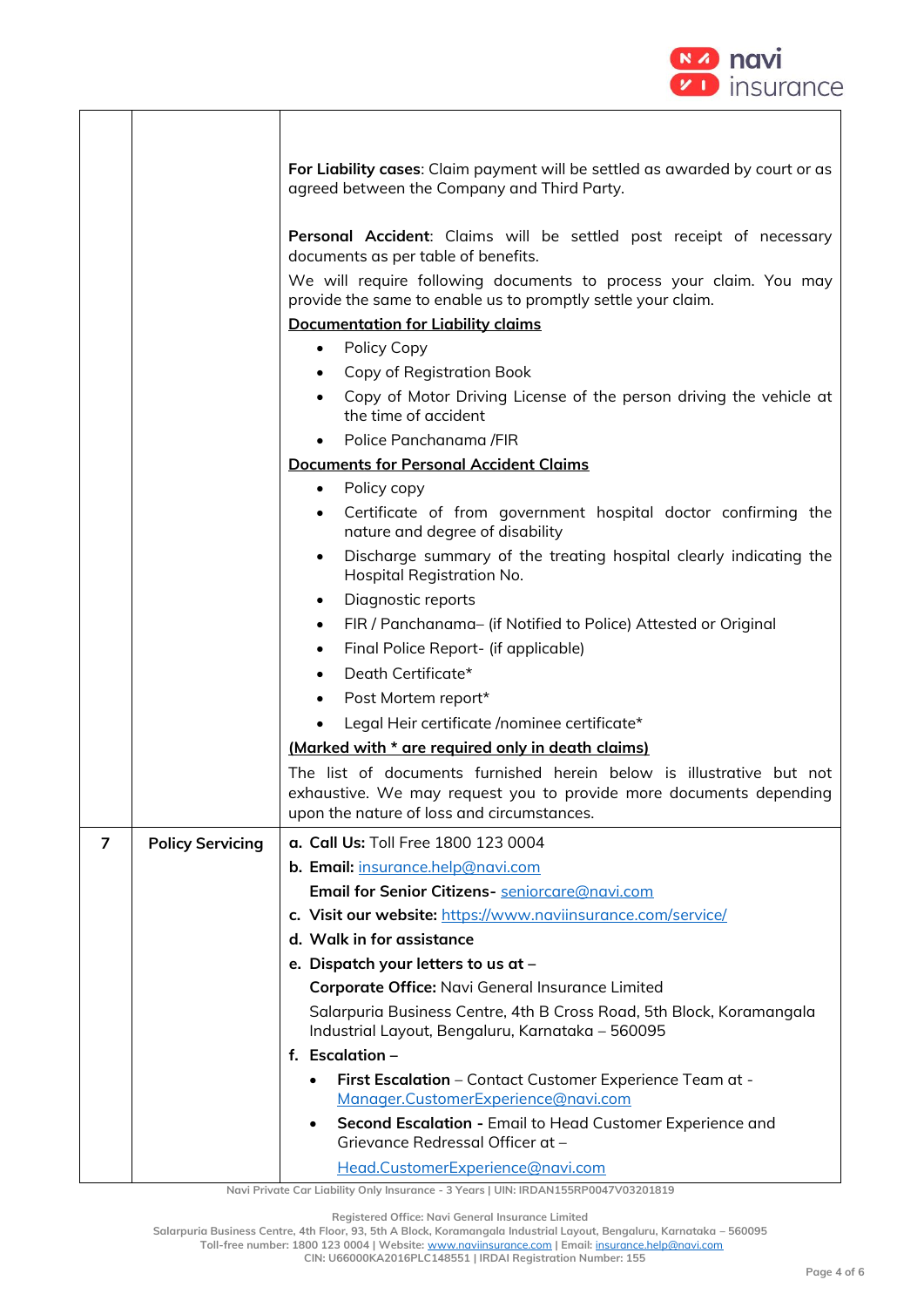

|   | Grievances /<br><b>Complaints</b> | If You have a grievance about any matter relating to the Policy, or Our<br>decision on any matter, or the claim, You can address Your grievance as<br>follows:<br>1. Our Grievance Redressal Officer<br>You can send Your grievance in writing by post or email to Our<br>Grievance Redressal Officer at the following address:<br><b>Navi General Insurance Limited</b><br>(formerly known as DHFL General Insurance Limited)<br>Corporate Office: Salarpuria Business Centre, 4th B Cross Road,<br>5th Block, Koramangala Industrial Layout, Bengaluru, Karnataka -<br>560095<br>E-mail: gro@navi.com |
|---|-----------------------------------|---------------------------------------------------------------------------------------------------------------------------------------------------------------------------------------------------------------------------------------------------------------------------------------------------------------------------------------------------------------------------------------------------------------------------------------------------------------------------------------------------------------------------------------------------------------------------------------------------------|
|   |                                   | 2. Consumer Affairs Department of IRDAI                                                                                                                                                                                                                                                                                                                                                                                                                                                                                                                                                                 |
|   |                                   | a. In case it is not resolved within 15 days or if You are unhappy with<br>the resolution You can approach the Grievance Redressal Cell of<br>the Consumer Affairs Department of IRDAI by calling Toll Free<br>Number 155255 (or) 1800 4254 732 or sending an e-mail to<br>complaints@irdai.gov.in. You can also make use of IRDAI's online<br>portal - Integrated Grievance Management System (IGMS) by<br>registering Your complaint at igms.irda.gov.in.                                                                                                                                             |
|   |                                   | b. You can send a letter to IRDAI with Your complaint on a Complaint<br>Registration Form available by clicking here. You must fill and<br>send the Complaint Registration Form along with any documents<br>by post or courier to General Manager, Insurance Regulatory and<br>Development Authority of India                                                                                                                                                                                                                                                                                           |
|   |                                   | (IRDAI), Consumer Affairs Department - Grievance Redressal Cell,<br>Sy.No.115/1, Financial District, Nanakramguda, Gachibowli,<br>Hyderabad - 500032.                                                                                                                                                                                                                                                                                                                                                                                                                                                   |
|   |                                   | You can visit the portal http://www.policyholder.gov.in for more<br>c.<br>details.                                                                                                                                                                                                                                                                                                                                                                                                                                                                                                                      |
|   |                                   | 3. Insurance Ombudsman                                                                                                                                                                                                                                                                                                                                                                                                                                                                                                                                                                                  |
|   |                                   | You can approach the Insurance Ombudsman depending on the<br>nature of grievance and financial implication, if any. Information<br>about Insurance Ombudsmen, their jurisdiction and powers is<br>available on the website of the Insurance Regulatory and<br>Development Authority of India (IRDAI) at www.irdai.gov.in, or of<br>the General Insurance Council at                                                                                                                                                                                                                                     |
|   |                                   | www.generalinsurancecouncil.org.in, the Consumer Education<br>Website of the IRDAI at http://www.policyholder.gov.in, or from<br>any of Our Offices.                                                                                                                                                                                                                                                                                                                                                                                                                                                    |
|   |                                   | Ombudsman and Addresses: Refer the below link:                                                                                                                                                                                                                                                                                                                                                                                                                                                                                                                                                          |
|   |                                   | http://ecoi.co.in/ombudsman.html                                                                                                                                                                                                                                                                                                                                                                                                                                                                                                                                                                        |
| 9 | <b>Insured's Rights</b>           | Insured may renew the policy by paying the premium as and when policy is<br>due for renewal provided insurer has not declined renewal on grounds of<br>fraud, mis-representation, non-disclosure and non-cooperation.                                                                                                                                                                                                                                                                                                                                                                                   |

**Registered Office: Navi General Insurance Limited**

**Salarpuria Business Centre, 4th Floor, 93, 5th A Block, Koramangala Industrial Layout, Bengaluru, Karnataka – 560095**

**Toll-free number: 1800 123 0004 | Website:** [www.naviinsurance.com](http://www.naviinsurance.com/) **| Email:** [insurance.help@navi.com](mailto:insurance.help@navi.com) **CIN: U66000KA2016PLC148551 | IRDAI Registration Number: 155**